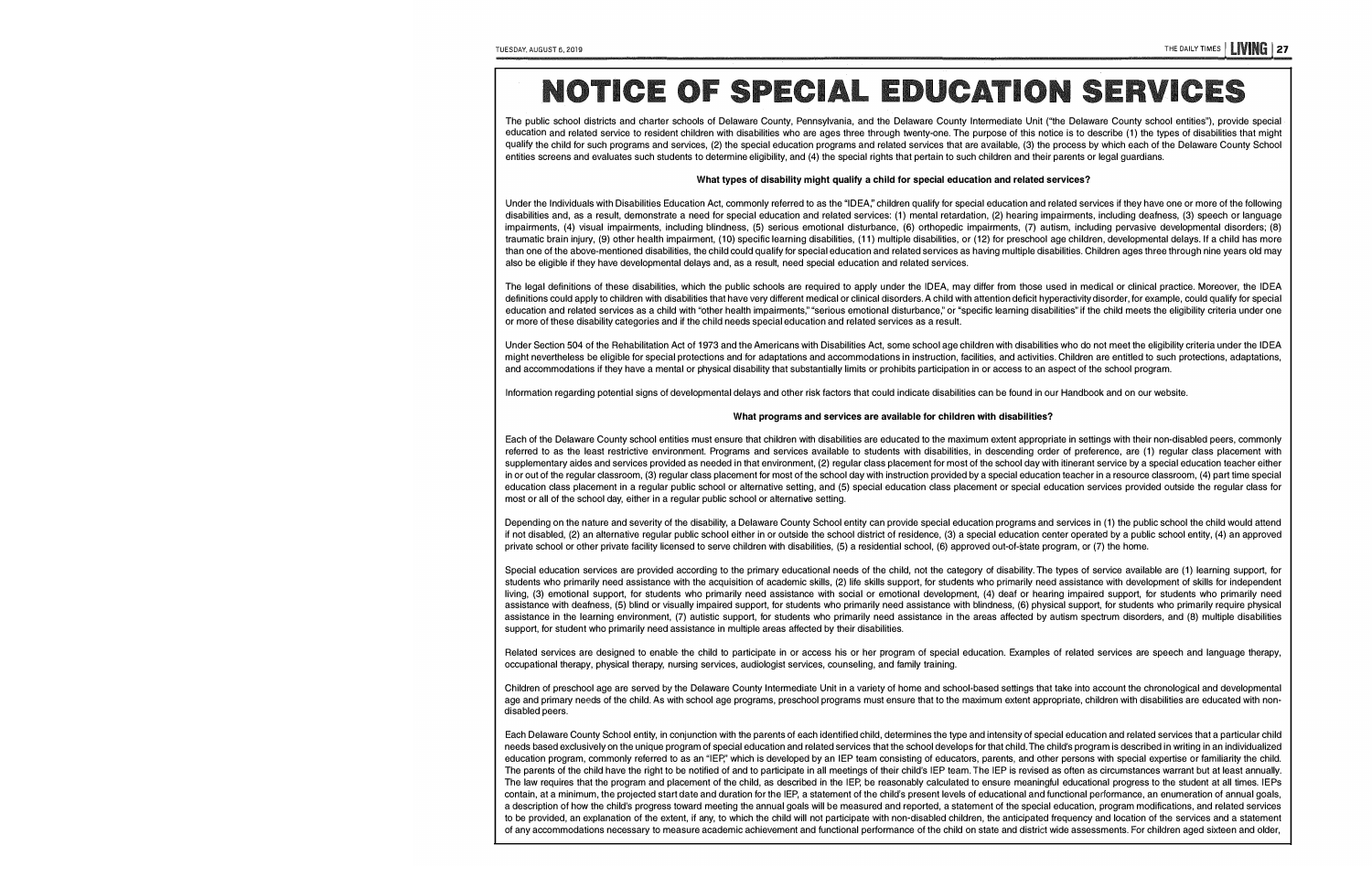## **28 UVING** THE DAILY TIMES TUESDAY, AUGUST 6, 2019

the IEP must also include a transition plan to assist in the attainment of post-secondary objectives. The public school must invite the child to the IEP team meeting if a purpose of the meeting will be the consideration of the post-secondary goals and transition services needed for the child.

All Delaware County School entities are required to allow parents of children with disabilities reasonable access to their child's classrooms, subject to the provisions of each entity's school visitation policy or guidelines.

#### How do the public schools screen and evaluate children to determine eligibility for special education and related services?

#### *Multidisciplinary Team Evaluation*

Delaware County School entities must conduct a multidisciplinary team evaluation of every child who is thought to have a disability. The multidisciplinary team is a group of professionals who are trained in and experienced with the testing, assessment, and observation of children to determine whether they have disabilities and, if so, to identify their primary educational strengths and needs. Parents are members of the multidisciplinary team. Delaware County School entities must reevaluate school-age students receiving special education services every three years and must reevaluate children with mental retardation and pre-school-age children receiving special education services every two years.

Parents may request a multidisciplinary team evaluation of their children at any time. They must do so in writing. Every public school has a procedure in place by which parents can request an evaluation. For information about each Delaware County School entity's procedures applicable to your child, contact the elementary, middle, or high school which your child attends. Telephone numbers and addresses for these schools can be found in the blue pages section of the telephone book under the heading "Schools." Parents of preschool age children, age three through five, may request an evaluation in writing by addressing a letter as follows: Delaware County Intermediate Unit, Early Intervention Services, 200 Yale Avenue, Morton, Pennsylvania 19070, (610) 938-9000. The telephone number for the Early Intervention Program is (610) 938-2830.

Parents of children in private schools may request a multidisciplinary team evaluation of their children without enrolling in their public schools. However, while some services might be available to some private school children who are found eligible by the responsible Delaware County School entity, that entity is not required to provide all or any of the special education and related services those children would receive if enrolled in the public schools. If, after an evaluation, the multidisciplinary team determines that the child is eligible for special education and related services, the responsible Delaware County School entity must offer the parents an IEP and a public school-sponsored placement, unless the parents of the child are not interested in such an offer. If parents wish to take advantage of such an offer, they may have to enroll or re-enroll their child in the responsible Delaware County School entity to do so.

Before a Delaware County School entity can proceed with an evaluation, it must notify the parents in writing of the specific types of testing and assessment it proposes to conduct, of the date and time of the evaluation, and of the parents' rights. The evaluation cannot begin until the parent has signed the written notice indicating that he or she consents to the proposed testing and assessments and has returned the notice to the public school.

#### *Screening*

Each Delaware County school entity is responsible to adopt and use a public outreach awareness system to locate and identify children thought to be eligible for special education within its jurisdiction, including homeless children, wards of the state, and those attending private schools. Written information shall be published in the district's handbook and website. All Delaware County School entities undertake screening activities before referring students for a multidisciplinary team evaluation. Screening activities could involve an instructional support team, commonly referred to as the "IST," or an alternative screening process. Regardless of the particular screening method employed, the screening process must include (1) periodic vision and hearing assessments by the school nurse as mandated by the School Code and (2) screening at reasonable intervals to determine whether all students are performing based on gradeappropriate standards in core academic subjects.

If screening activities produce little or no improvement within sixty (60) school days, the child will then be referred for a multidisciplinary team evaluation.

For information about the dates of various screening activities in your child's school or to request screening activities for a particular child, contact the local public school directly. Telephone numbers and addresses for these schools can be found in the blue pages section of the telephone book under the heading "Schools." Parents of preschool age children, age three through five, may obtain information about screening activities, or may request a screening of their children, by calling or writing the Delaware County Intermediate Unit, Early Intervention Services, 200 Yale Avenue, Morton, Pennsylvania 19070, (610) 938-9000. The telephone number for the Early Intervention Program is (610) 938-2830.

Private school administrators, teachers, and parent groups, or individual parents of students in private schools, who are interested in establishing systems in those schools for locating and identifying children with disabilities who might need a multidisciplinary team evaluation may contact the Delaware County Intermediate Unit, Early Intervention Services, 200 Yale Avenue, Morton, Pennsylvania 19070, (610) 938-9000. The telephone number for the Early Intervention Program is (610) 938-2830.

#### What special rights and protections do children with disabilities and their parents have?

State and federal law affords many rights and protections to children with disabilities and their parents. A summary of those rights and protections follows. Interested persons may obtain a complete written summary of the rights and protections afforded by the law, together with information about free or low cost legal services and advice, by contacting their school district's special education or student services department at the address and telephone number listed in the blue pages section of the telephone book under the heading "Schools." The written summary is also available through the Delaware County Intermediate Unit, 200 Yale Avenue, Morton, Pennsylvania 19070, (610) 938-9000.

#### *Rights and Protections*

Prior Written Notice. The responsible Delaware County School entity must notify you in writing whenever it proposes to initiate or to change the identification, evaluation, educational program or placement of a child or whenever it refuses to initiate or make a change in the identification, evaluation, educational program or placement requested by a parent. Such notice must be accompanied by a written description of the action proposed or rejected, the reasons for the proposal or refusal, a description of the evaluation information and other relevant factors used as a basis for the decision, the other options considered, if any, the reasons why such options were rejected and a statement that the parent has the right to procedural safeguards.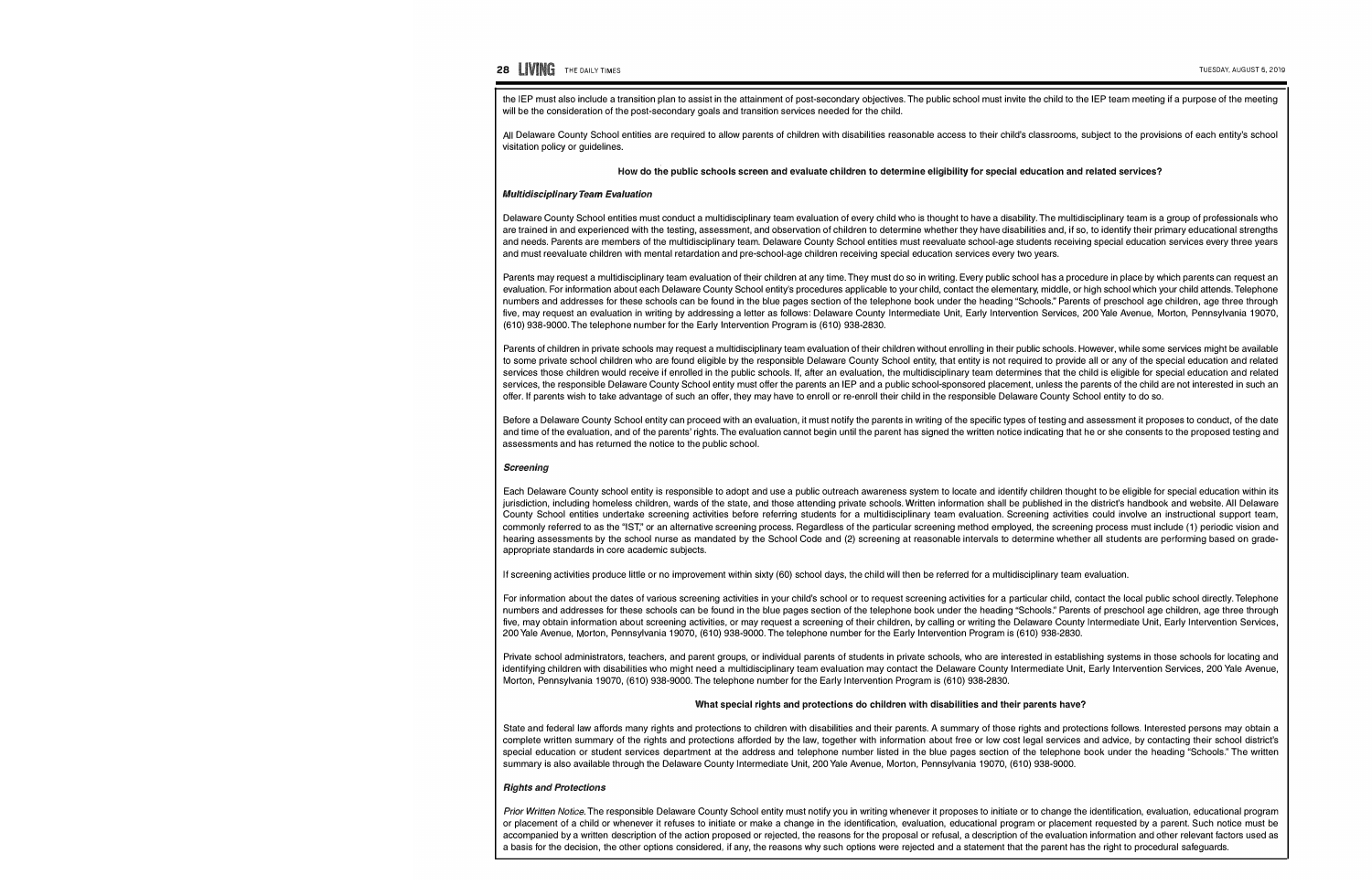*Consent.* Delaware County School entities cannot proceed with an evaluation or reevaluation, or with the initial provision of special education and related services, without the written consent of the parents. However, a Delaware County School entity may attempt to override the lack of consent for an initial evaluation or reevaluation by requesting the approval of an impartial hearing officer by filing a due process request. Additionally, in the case of a parent's failure to respond to a request to conduct a reevaluation, a Delaware County School entity may proceed with the proposed reevaluation without parental consent if it can show that it made a reasonable effort to obtain parental consent and that the parent failed to respond. A public school may not seek a hearing to override the refusal of a parent to consent to an initial placement in special education.

Protection in Evaluation Procedures. Evaluations to determine eligibility and the current need for special education and related services must be administered in a manner that is free of racial, cultural, or linguistic bias and in the native language of the child. The evaluation must assess the child in all areas related to the suspected disability and include a variety of technically sound instruments, assessment tools and strategies. The assessments and evaluation materials must be used for the purposes for which the assessments or measure are valid and reliable, must be administered by trained and knowledgeable personnel in accordance with any instructions provided by the producer of the assessment and must be talked to assess special areas of need. Moreover, evaluation determinations cannot be based upon any single measure or assessment.

*Independent Educational Evaluation.* If parents disagree with the evaluation conducted by the responsible Delaware County School entity, they may request in writing an independent educational evaluation, commonly referred to as an "IEE," at public expense. If an IEE is provided at public expense, the criteria under which the IEE is privately obtained must be the same as the criteria that the responsible Delaware County School entity uses when it initiates an evaluation. Information concerning each school entity's evaluation criteria can be obtained through the Office of Special Education or Student Services of that entity. If the Delaware County School entity refuses to pay for the IEE, it must immediately request a special education due process hearing to defend the appropriateness of its evaluation.

#### *Due Process Hearing Procedures*

The parent or local educational agency, commonly referred to as the "LEA," may request a due process hearing with respect to any matter relating to the identification, evaluation, or educational placement of the child or the provision of a free appropriate public education, commonly referred to as "FAPE". The party requesting the hearing must submit a "Due Process Hearing Request" form to the Office for Dispute Resolution, 6340 Flank Drive, Suite 600, Harrisburg, Pennsylvania 17112; telephone (800) 222-3353; TTY (800) 654-5984. A due process hearing will not proceed until all required information is provided and procedures followed.

*Timeline for Requesting Due Process.* The parent or LEA must request a due process hearing by filing a Due Process Hearing Request within two (2) years of the date the parent or LEA knew or should have known about the alleged action that forms the basis of the request. There are limited exceptions to this timeline. This timeline will not apply to the parent if the parent was prevented from filing a Due Process Hearing Request due to either (1) specific misrepresentations by the LEA that it had resolved the problem forming the basis of the hearing request, or (2) the LEA's withholding of information from the parent that the LEA was required to provide.

*Filing and Service of the Due Process Hearing Request*. The party requesting the hearing must send a copy of the Due Process Hearing Request to the other party and, at the same time, to the Office for Dispute Resolution by mail addressed to the Office for Dispute Resolution, 6340 Flank Drive, Suite 600, Harrisburg, Pennsylvania 17112, or by electronic mail addressed to [ODR.pattan.net,](https://ODR.pattan.net) or by facsimile at (717) 657-5983.

*Contents of Due Process Hearing Request.* The Due Process Hearing Request must contain the following information:

- 1. The name of the child, the address where the child lives, and the name of the school the child is attending or, if the child is homeless, available contact information for the child and the name of the school the child is attending;
- 2. A description of the nature of the problem, including facts relating to such problem; and
- 3. A proposed resolution of the problem to the extent known and available to the party filing the Due Process Hearing Request.

*Challenging Sufficiency of the Due Process Hearing Request.* The Due Process Hearing Request will be considered to be sufficient unless the party receiving it notifies the Hearing Officer and the other party in writing within fifteen (15) days of receipt that the receiving party believes the Request does not meet the requirements listed above.

*Response to Request.* If the LEA has not sent a prior written notice, such as a Notice of Recommended Educational Placement, commonly referred to as a "NOREP", to the parent regarding the subject matter contained in the parent's Due Process Hearing Request, the LEA must send to the parent, within ten (10) days of receiving the Due Process Hearing Request, a response including the following Information: (1) an explanation of why the LEA proposed or refused to take the action raised in the Hearing Request, (2) a description of other options the Individualized Education Program ("IEP") Team considered, if any, (3) and the reasons why those options were rejected, (4) a description of each evaluation procedure, assessment, record, or report the LEA used as the basis for the proposed or refused action and (5) a description of the factors that are relevant to the proposal or refusal. Filing this response to the parent's Due Process Hearing Request does not prevent the LEA from challenging the sufficiency of the Due Process Hearing Request. If it is the parent receiving the Due Process Hearing Request, then a response to the Due Process Hearing Request must be sent to the other side within ten (10) days of receipt of the request. The response should specifically address the issues raised in the Due Process Hearing Request.

Hearing Officer Determination of Sufficiency of the Due Process Hearing Request. Within five (5) days of receiving a party's challenge to the sufficiency of the Due Process Hearing Request, the Hearing Officer must make a determination based solely on the information contained within the Request whether the Request meets content requirements listed above. The Hearing Officer must immediately notify both parties in writing of his or her determination.

*Subject Matter of the Hearing.* The party requesting the due process hearing is not permitted to raise issues at the due process hearing that were not raised in the Due Process Hearing Request (or Amended Due Process Hearing Request) unless the other party agrees otherwise.

*Resolution Session.* Before a due process hearing can take place, the LEA must convene a preliminary meeting with the parent and the relevant member or members of the IEP Team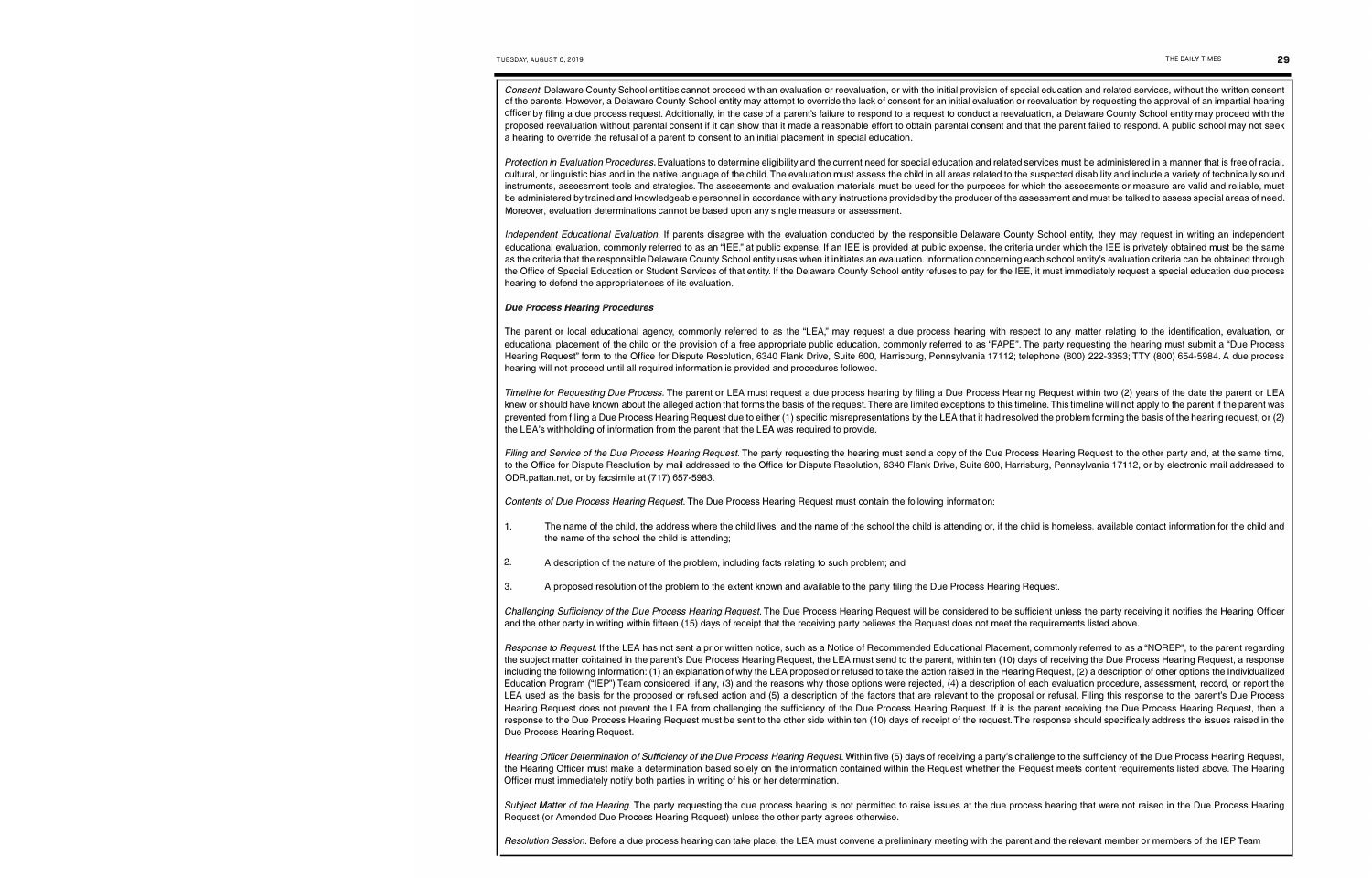# **30 | LIVING** | THE DAILY TIMES

who have specific knowledge of the facts identified in the Due Process Hearing Request in an attempt to resolve those issues without the need to proceed to a due process hearing. This preliminary meeting must be convened within fifteen (15) days of the receipt of the Due Process Hearing Request. A representative of the LEA who has decision-making authority must be present at this meeting. The LEA may not have an attorney attend the meeting unless the parent is also accompanied by an attorney. Parent advocates may attend the meeting. At the meeting, the parent will discuss the Due Process Hearing Request, and the LEA will be provided the opportunity to resolve the Due Process Hearing Request unless the parent and the LEA agree, in writing, to waive this meeting, or agree to use the mediation process. If the parent and LEA resolve the issues in the Due Process Hearing Request at the preliminary meeting, they must put the agreement terms in writing, and both the parent and a representative of the LEA who has the authority to bind the LEA must sign the agreement. The agreement is a legally-binding document and may be enforced by a court. Either the parent or LEA may void the agreement within three (3) business days of the date of the agreement. After three (3) business days, the agreement is binding on both parties.

*Amended Due Process Hearing Request.* Either the parent or a LEA may amend its Due Process Hearing Request only if the other party consents in writing to the amendment and is given the opportunity to resolve the issues raised in the Due Process Hearing Request through a resolution session, or the Hearing Officer grants permission for the party to amend the Due Process Hearing Request. However, the Hearing Officer may grant this permission not later than five (5) days before a due process hearing occurs.

*Timeline for Completion of Due Process Hearing.* If the LEA has not resolved the Due Process Hearing Request within thirty (30) days of receiving it, or within thirty (30) days of receiving the Amended Due Process Hearing Request the due process hearing may proceed and applicable timelines commence. The timeline for completion of due process hearings is forty-five (45) days, unless the Hearing Officer grants specific extensions of time at the request of either party.

*Disclosure of Evaluations and Recommendations.* Not less than five (5) business days prior to a due process hearing, each party must disclose to all other parties all evaluations completed by that date, and recommendations based on the offering party's evaluations that the party intends to use at the due process hearing. Failure to disclose this information may result in a Hearing Officer prohibiting the party from introducing the information at the hearing unless the other party consents to its introduction.

Due Process Hearing Rights. The hearing for a child with a disability or thought to have a disability must be conducted and held in the LEA at a place and time reasonably convenient to the parent and child involved. The hearing must be an oral, personal hearing and must be closed to the public unless the parent requests an open hearing. If the hearing is open, the decision issued in the case, and only the decision, will be available to the public. If the hearing is closed, the decision will be treated as a record of the child and may not be available to the public. The decision of the Hearing Officer must include findings of fact, discussion, and conclusions of law. Although technical rules of evidence will not be followed, the decision must be based upon substantial evidence presented at the hearing. A written or, at the option of the parent, electronic verbatim record of the hearing will be provided to the parent at no cost. Parents may be represented by legal counsel and accompanied and advised by individuals with special knowledge or training with respect to the problems of children with disabilities. Parents or parent representatives must be given access to educational records, including any tests or reports upon which the proposed action is based. A party has the right to compel the attendance of and question witnesses who may have evidence upon which the proposed action might be based. A party has the right to present evidence and confront and cross-exam witnesses. A party has the right to present evidence and testimony, including expert medical, psychological, or educational testimony.

*Decision of Hearing Officer.* A decision made by a Hearing Officer must be made on substantive grounds, based upon a determination of whether the child received a FAPE. In disputes alleging procedural violations, a Hearing Officer may award remedies only if the procedural inadequacies impeded the child's right to a FAPE; significantly impeded the parents opportunity to participate in the decision-making process regarding the provision of a FAPE to the child; or caused a deprivation of educational benefits. A Hearing Officer may still order a LEA to comply with procedural requirements even if the Hearing Officer determines that the child received a FAPE. The parent may still file a Complaint with the Bureau of Special Education within the Pennsylvania Department of Education regarding procedural violations.

Civil Action. A party that disagrees with the findings and decision of the Hearing Officer has the right to file an appeal in state or federal court. In notifying the parties of the decision, the Hearing officer shall indicate the courts to which an appeal may be taken. The party filing an appeal is encouraged to seek legal counsel to determine the appropriate court with which to file an appeal. A party filing an appeal to state or federal court has ninety (90) days from the date of the decision to do so.

Attorney's Fees. A court, in its discretion, may award reasonable attorney's fees to the parent of a child who is a prevailing party or to a State Educational Agency or LEA against the attorney of the parent who files a Due Process Hearing Request or subsequent cause of action that is frivolous, unreasonable, or without foundation, or against the attorney of the parent who continued to litigate after the litigation clearly became frivolous, unreasonable or without foundation; or to a prevailing State Educational Agency or LEA against the attorney of the parent, or against the parent, if the parent's Due Process Hearing Request or subsequent cause of action was presented for any improper purpose, such as to harass, to cause unnecessary delay, or to needlessly increase the cost of litigation. Fees awarded will be based on rates prevailing in the community in which the action or proceeding arose for the kind and quantity of attorney services furnished.

The federal law imposes certain requirements upon the parent and LEA and in some circumstances may limit attorney fee awards. Parents should consult with their legal counsel regarding these matters. The following rules apply: Attorney's fees may not be awarded and related costs may not be reimbursed in any action or proceeding for services performed subsequent to the time of a written offer of settlement to the parent if the offer is made within the time prescribed by Rule 68 of the Federal Rules of Civil Procedures, or, in the case of an administrative hearing, at any time more than ten (10) days before the proceeding begins; the offer is not accepted within ten (10) days; and the court finds that the relief finally obtained by the parent is not more favorable to the parent than the offer of settlement. Attorney's fees may not be awarded for time spent attending any meeting of the IEP team unless the meeting is convened as a result of an administrative proceeding or judicial action. A due process resolution session is not considered to be a meeting convened as a result of an administrative hearing or judicial action, nor an administrative hearing or judicial action for purposes of reimbursing attorney's fees. The Court may reduce the amount of any attorney's fee award when: (a) the parent, or the parent's attorney, during the course of the action or proceeding unreasonably protracted the final resolution of the controversy; (b) the amount of the attorney's fees otherwise authorized to be awarded unreasonably exceeds the hourly rate prevailing in the community for similar services by attorneys of reasonably comparable skill, reputation, and experience; (c) the time spent and legal services furnished were excessive considering the nature of the action or proceeding; or (d) the attorney representing the parent did not provide to LEA the appropriate information in the Due Process Hearing Request. These reductions do not apply in any action or proceeding if the court finds that the State or LEA unreasonably protracted the final resolution of the action or proceeding.

Child's Status During Administrative Proceedings. Except for discipline cases, which have specific rules, while the due process case, including appeal to a court of competent jurisdiction, is pending, the child must remain in his or her present educational placement unless the parent and LEA or State agree otherwise. If the due process hearing involves an application for initial admission to public school, the child, with parental consent, must be placed in the public school program until completion of all the proceedings, unless the parent and LEA agree otherwise.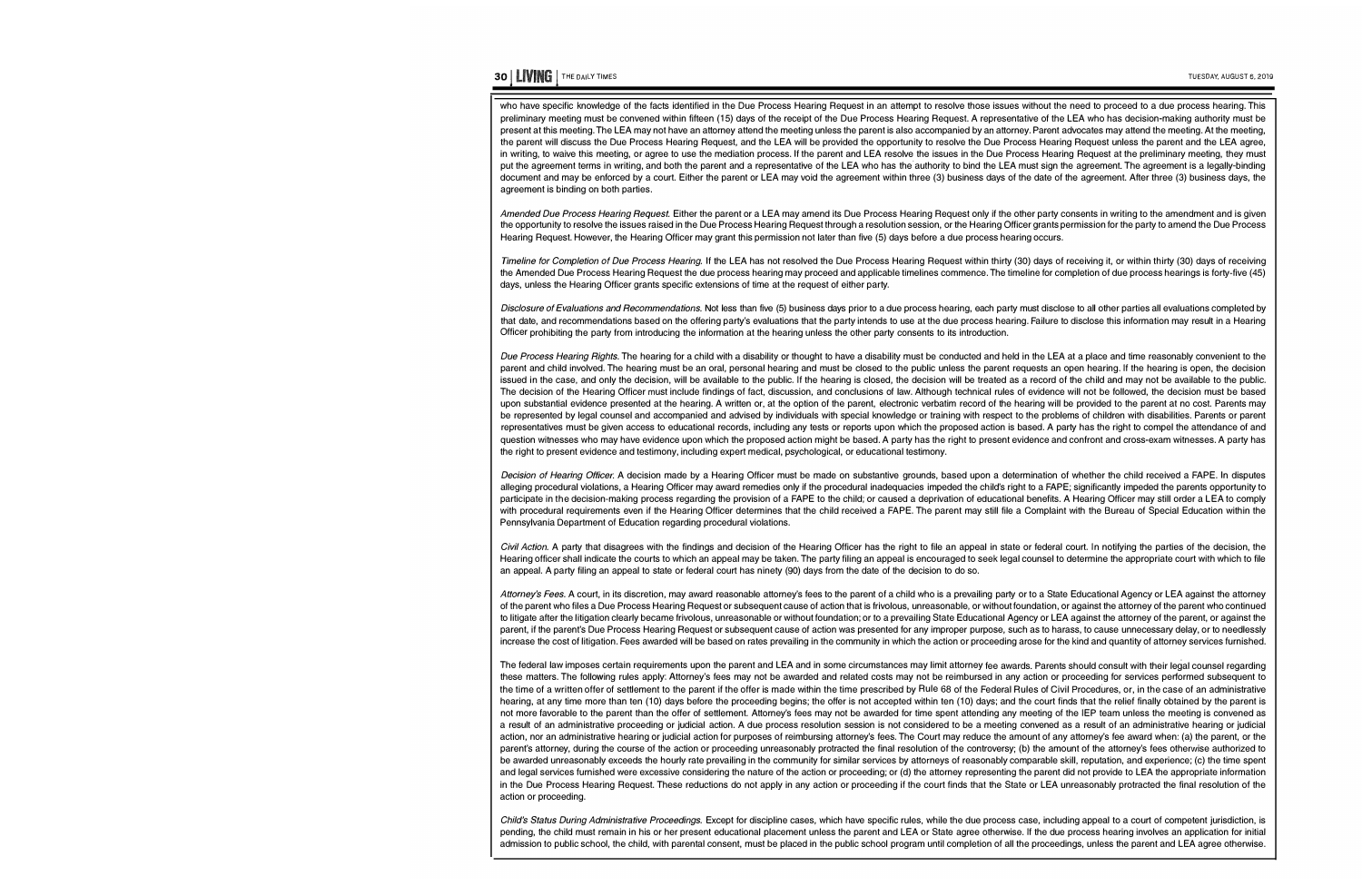*Private School Tuition Reimbursement.* In some cases, parents of children who were identified by the public school as eligible for special education and related services and who *received* such services can recover in a due process hearing or from a court an award of private school tuition reimbursement. Parents can also *receive* such awards if their child was in need of special education and related services but were not offered such services in a timely manner. To obtain an award of tuition reimbursement, parents must notify their public school of their intent to enroll their child in a private school either verbally at the last IEP team meeting prior to withdrawing their child or in writing received by the public school at least ten (10) days prior to the date on which the child is withdrawn from public school. Parents can obtain tuition only when they can *prove* at a special education due process hearing that (1) the public school failed to offer an appropriate program or placement to the child, (2) the parents therefore placed their child in a private school, and (3) the private school placement was proper. Tuition reimbursement awards can be denied or reduced if the parents' behavior was improper or if the parents delay unreasonably in asserting a claim against the public school in a due process hearing. Such awards can also be denied or reduced if the parents fail to do one of the following: (1} notify the public school of their intent to place the child in a private school at the last IEP team meeting prior to the planned placement or (2) notify the public school in writing of their intent to place the student in a private school at least ten days before withdrawing the student for that purpose.

Mediation. Parties may agree to submit their dispute to the mediation process by requesting mediation from the Office for Dispute Resolution. Mediation may be requested in place of or in addition to a due process hearing. If a hearing is also requested, mediation cannot delay the scheduling of the due process hearing, unless the Hearing Officer grants a continuance for that purpose at the request of a party. An impartial, trained mediator facilitates the mediation process, which is scheduled at a time and location convenient to the parties. The parties are not permitted to have attorneys participate in the process. Any resolution reached through mediation must be reduced to writing, which will be binding on the parties.

*Rights Under Section 504 of the Rehabilitation Act of 1973.* As noted *above,* some students with disabilities who are not in need of special education and related services are nevertheless entitled to adaptations and accommodations in their school program or in the physical environment of school buildings, grounds, vehicles, and equipment, when such adaptations or accommodations are required to enable the student to access and participate meaningfully in educational programming and extracurricular activities. Parents are entitled to a written description of the adaptations and accommodations that the public school is willing to offer. This written description is called a "service agreement" or "accommodation plan." The rights and protections described above under the headings "Notice," "Consent," "Protection in Evaluation Procedures," and "Maintenance of Placement" apply to students receiving adaptations and accommodations under Section 504. Parents who have complaints concerning the evaluation, program, placement, or provision of services to a student may request either an informal conference with the public school or a due process hearing. The hearing must be held before an impartial hearing officer at a time and location convenient to the parents. Parents have the right to request a free written or electronic transcript or recording of the proceedings, to present evidence and witnesses disclosed to the public school, to confront evidence and testimony presented by the public school, to review their child's complete educational record on request before the hearing, to receive a written decision from the hearing officer, and to be represented by counsel or an advocate of their choice. An appeal may be taken from the decision of the hearing officer to a court of competent jurisdiction.

Compliance Complaints. In addition to the above hearing rights, parents and others with complaints concerning the education of a child with disabilities or violations of rights guaranteed by either the IDEA or Section 504 may file complaints with the Pennsylvania Department of Education, which must investigate such complaints and issue written findings and conclusions. Information concerning such complaints can be obtained at the following address:

Pennsylvania Department of Education Bureau of Special Education Division of Compliance Monitoring and Planning 333 Market Street, 7th Floor Harrisburg, PA 17126-0333 (800) 879-2301

#### *Students Who are Mentally Gifted*

All Delaware County School entities, except charter schools, also offer special education services, in the form of acceleration or enrichment, for students who are identified by a gifted multidisciplinary team ("GMDT") as "mentally gifted." A child is considered mentally gifted when his or her cognitive ability or other factors, as determined by a multidisciplinary team evaluation, indicate that he or she has outstanding intellectual ability the development of which requires special programs and services not ordinarily available in the general education program. The District engages in screening activities during regular classroom instruction and uses the data thus generated to determine whether a GMDT evaluation is warranted. In addition, parents may request gifted screening or a GMDT evaluation at any time. Parents are part of the GMDT and, if their child is determined to be mentally gifted, are part of the development and annual review and revision of their child's gifted individualized educational program ("GIEP") as a member of the GIEP team. The GIEP describes the present levels, annual goals and measurable objectives, and specially designed instruction and related services through which the District will provide the enrichment or acceleration, or both, that is needed to develop the outstanding mental ability of the child. Parents of students who are mentally gifted have the right to request a special education due process hearing or to file a compliance complaint with the Pennsylvania Department of Education at the above address. Details concerning the procedures governing hearing requests can be found on the Website of the Office for Dispute Resolution as [www.pattan.k12.pa.us.](www.pattan.k12.pa.us)

A child can be identified as both a child with a disability and mentally gifted. In such cases, the rights of the child and his or her parents are governed by the rules applicable to children with disabilities and their parents, as described above.

#### *Student Records* - *Record Retention and Confidentiality of Information*

All Delaware County School entities maintain records concerning all children enrolled in public school, including students with disabilities. Records containing personally identifiable information about or related to children with disabilities could include, but are not limited to, cumulative grade reports, discipline records, enrollment and attendance records, health records, individualized education programs, notices of recommended assignment, notices of intent to evaluate and reevaluate, comprehensive evaluation reports, other evaluation reports by public school staff and by outside evaluators, work samples, test data, data entered into the Penn Data system, correspondence between school staff and home, instructional support team documents, referral data, memoranda, and other education-related documents. Records can be maintained on paper, on microfiche, on audio or videotape, and electronically. Records can be located in the central administrative offices of the public school, the administrative offices of the Delaware County Intermediate Unit, the school building or building at which the student attended or attends school, private schools and facilities at which the public school has placed the child for educational purposes, central storage facilities and electronic storage systems, and in the secure possession of teachers, building administrators, specialists, psychologists, counselors, and other school staff with a legitimate educational interest in the information contained therein. All records are maintained in the strictest confidentiality.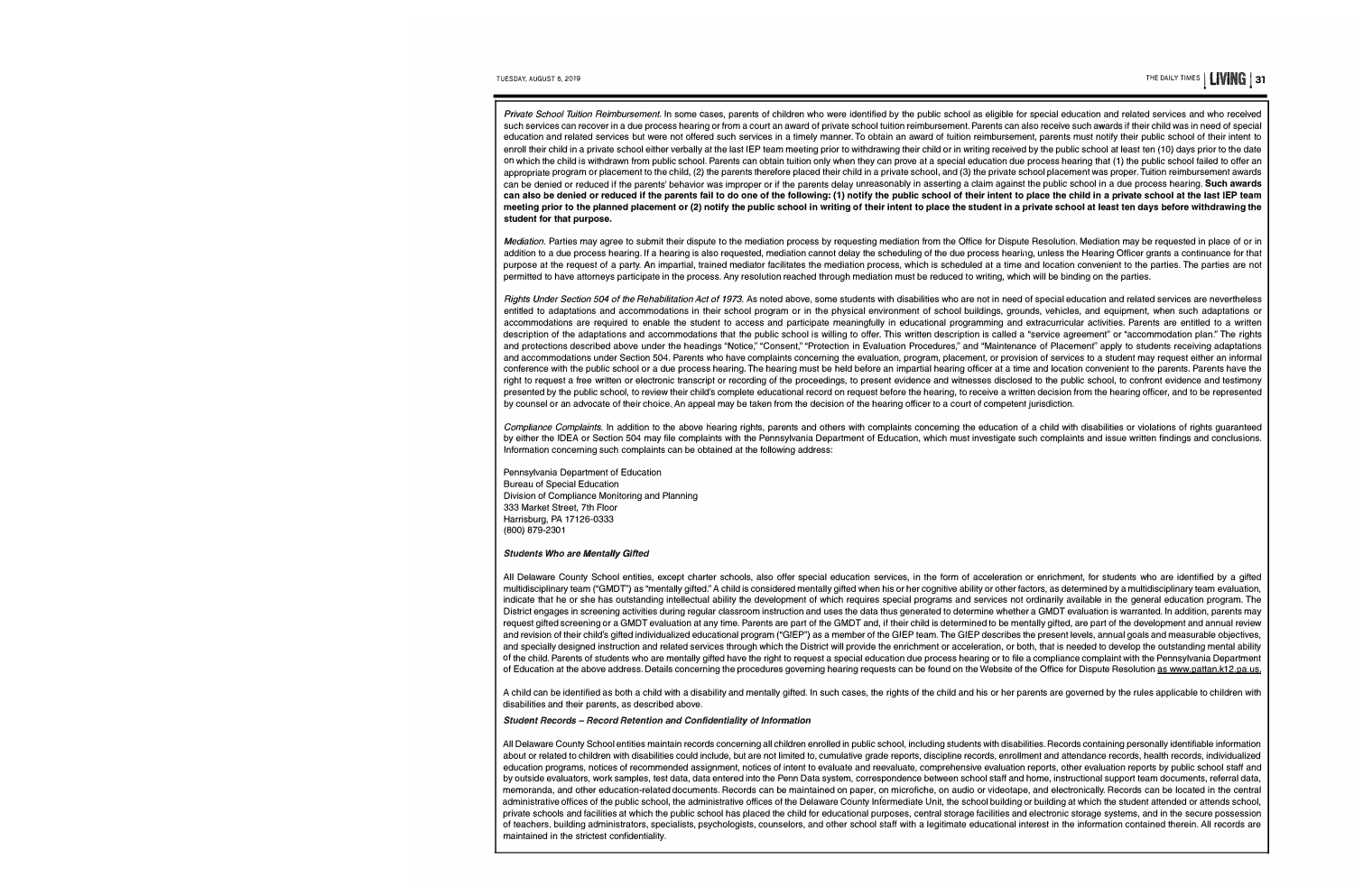### **<sup>32</sup>**I **UVING** I THE DAILYTIMES

Records are maintained as long as they remain educationally relevant. The purposes of collecting and maintaining records are (1) to ensure that the child receives programs and services consistent with his or her IEP; (2) to monitor the ongoing effectiveness of programming for the child; (3) to document for the public school and the parents that the student is making meaningful progress; (4) to satisfy the requirements of state and federal agencies who have an interest in inspecting or reviewing documents concerning particular students or groups of students for purposes of compliance monitoring, complaint investigation, and fiscal and program audits; and (5) to inform future programming for and evaluations of the child. When educational records, other than those which must be maintained, are no longer educationally relevant, the public school must so notify the parents in writing and *may* destroy the records or, at the request of the parents, must destroy them. Public schools are not required to destroy records that are no longer educationally relevant unless the parents so request in writing.

In accordance with 34 CFR § 300.624, the following retention/destruction schedule for the Pennsylvania Alternate System of Assessment (PASA), Pennsylvania System of School Assessment (PSSA), and Keystone Exam related materials will be in effect at the start of the 2018-19 school year:

- PSSA, Keystone Exam, and PASA test booklets will be destroyed one year after student reports are delivered for the administration associated with the test booklets.
- PSSA and Keystone Exam answer booklets and PASA media recordings will be destroyed three years after completion of the assessment.

*Parent consent.* Parent consent is required in writing prior to the release of any personally identifiable information concerning a child with disabilities. Parent consent is not required, however, prior to the release of information (1) to a hearing officer in a special education due process hearing; (2) to public school staff and contractors with a legitimate educational interest in the information; (3) to officials or staff of other schools and school systems at which the student is enrolled or intends to enroll; (4) to federal or state education officials and agencies and to the Comptroller of the United States; (5) to accrediting organizations to carry out their accrediting functions; (6) to comply with a lawful subpoena or judicial order; (7) in conjunction with a health or safety emergency to the extent necessary to protect the health and safety of the child or others; or (8) that the public schools have designated as "directory information." Disclosure without consent of the parent is subject to certain conditions more fully described in the Family Educational Rights and Privacy Act, 20 U.S.C § 1332g, and its implementing regulation, 34 C.F.R. Part 99.

Parent access. Upon submitting a request to do so in writing, parents have the right to access the educational records of their child within forty-five (45) days or before any due process hearing or IEP team meeting, whichever is sooner. Access entitles the parent to the following: (1) an explanation and interpretation of the records by public school personnel; (2) copies of the records if providing copies is the only means by which the parent can effectively exercise his or her right of inspection and review; and (3) inspection and review of the records by a representative of the parent's choosing upon presentation to the records custodian of a written authorization from the parent. The public school can charge a fee not to exceed its actual costs for copying records.

*"Directory information."* Public school entities designate certain kinds of information as "directory information." The public schools of Delaware County typically designate the following as "directory information": (1) the name, address, telephone number, and photographs of the child; (2) the date and place of birth of the child; (3) participation in school clubs and extracurricular activities; (4) weight and height of members of athletic teams; (5) dates of attendance; (6) diplomas and awards received; (7) the most recent previous institution or school attended by the child; and (8) names of parents, siblings, and other family members. The District will provide this information to any interested person, including armed forces recruiters who request it, without seeking consent from the parents of the student or the student. Parents who do not want the District to disclose such information *must so notify the District in writing on or before the first day of the school term.* Written notice must identify the specific types of directory information that the parent does not want the District to disclose without consent. If the parent fails to notify the District in writing by the first day of the school term, the District may release directory information upon request and without consent.

Disclosure of records containing personally identifiable information to other schools and institutions. Public school entities disclose personally identifiable information concerning students to educational agencies or institutions at which the student seeks to enroll, intends to enroll, or is enrolled, or from which the student receives services, when that agency or institution requests such records.

Access to records by school officials with a "legitimate educational interest." School officials with a legitimate educational interest in the personally-identifiable information contained in education records can have access to personally identifiable information without parent or student consent. Each school entity designates in its education records policy those persons who have a "legitimate educational interest" that would allow such access to education records. Such persons typically include teachers of the child, building administrators, guidance counselors to whom the child is assigned, members of instructional support and multidisciplinary teams in the course of screening and evaluation activities, records custodians and clerks, public school administrators with responsibility for programs in which the student is enrolled or intends to be enrolled, school board members sitting in executive session in consideration of matters concerning the child upon which only the school board can act, program specialists and instructional aides working with the child, therapeutic staff working with the child; and substitutes for any of the foregoing persons.

*Amendment of education records.* After reviewing records, a parent or a student who has attained the age of eighteen (18) can request that records be amended. The school will make the requested changes or reject the request within forty-five (45) days of the receipt of the request in writing. If the school rejects the request, the parent or student may request an informal hearing. The hearing can be held before any public school official who does not have a direct interest in its outcome. If the parents are dissatisfied with the outcome of the informal hearing, they may submit to the public school a statement outlining their disagreement with the record. The school thereafter must attach a copy of that statement to all copies of the record disclosed to third parties.

*Complaints to the United* States *Department of Education.* Complaints concerning alleged failure of a public school entity to comply With the requirements of the Family Educational Rights and Privacy Act may be addressed to the United States Department of Education as follows:

Family Policy Compliance Office U.S. Department of Education 400 Maryland Avenue, S.W. Washington, DC 20202-4605

**This notice is only a summary of the special education services, evaluation and screening activities, and rights and protections pertaining to children with disabilities, children thought to be disabled, and their parents. For more information or to request evaluation or screening of a public or private school child contact the responsible Delaware County School entity listed below. For preschool age children, information can also be obtained, and screenings and evaluations requested, by contacting the Delaware County Intermediate Unit.**